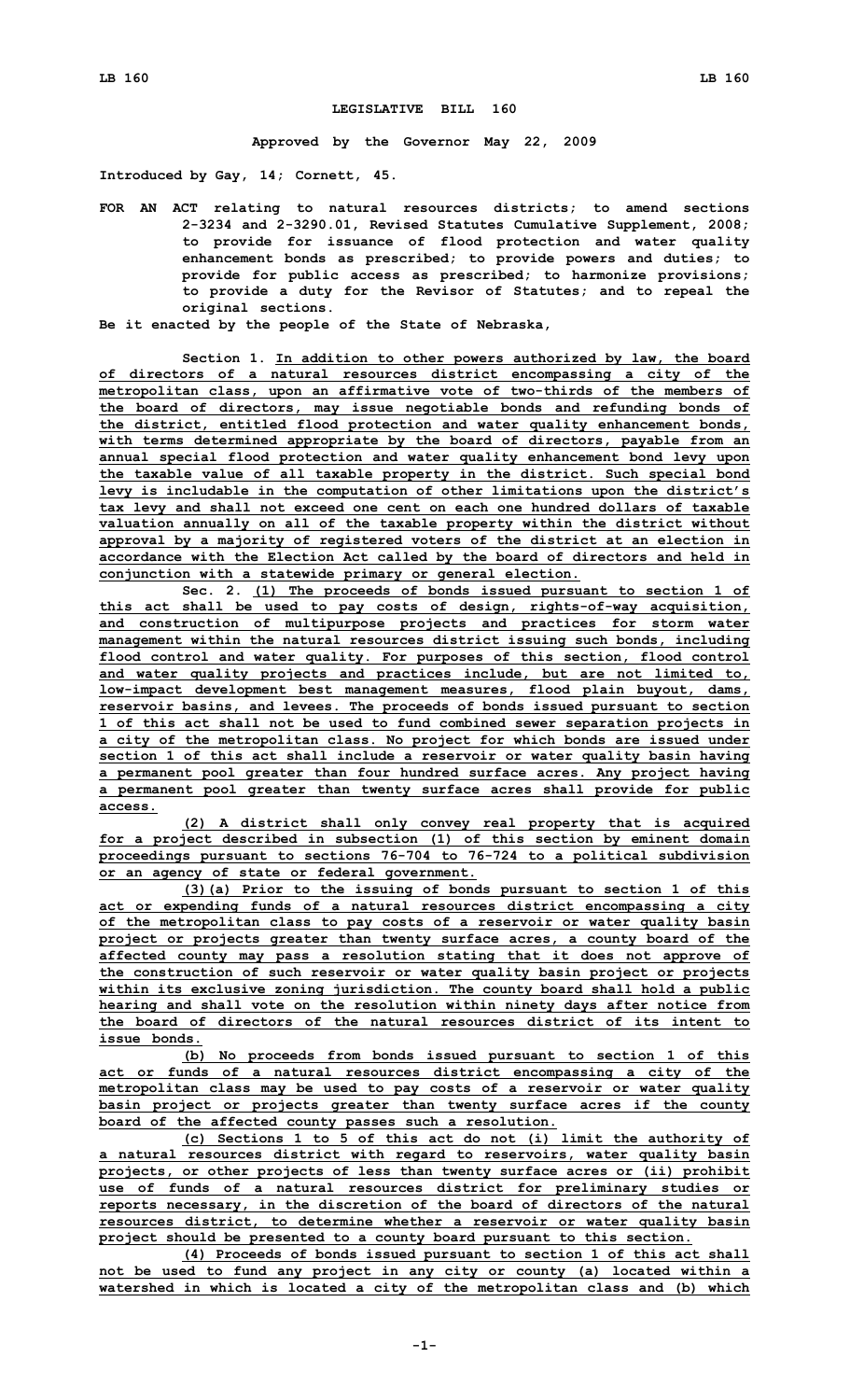**is party to an agreement under the Interlocal Cooperation Act, unless such city or county has adopted <sup>a</sup> storm water management plan approved by the board of directors of the natural resources district encompassing <sup>a</sup> city of the metropolitan class.**

**(5) <sup>A</sup> natural resources district encompassing <sup>a</sup> city of the metropolitan class shall only issue bonds for projects in cities and counties that have adopted zoning regulations or ordinances that comply with state and federal flood plain management rules and regulations.**

**Sec. 3. For the purpose of making partial payments, the board of directors of <sup>a</sup> natural resources district issuing bonds pursuant to section 1 of this act may issue warrants having terms as determined appropriate by the board, payable from the proceeds of such bonds.**

**Sec. 4. The board of directors of a natural resources district issuing bonds pursuant to section 1 of this act may agree to pay fees to fiscal agents in connection with the placement of warrants or bonds of the district. Such warrants and bonds shall be subject to the same conditions as provided by section 2-3254.07 for improvement project area bonds and such other conditions as the board of directors determines appropriate.**

**Sec. 5. The authority to issue bonds for qualified projects granted in section 1 of this act terminates on December 31, 2019, except that (1) any bonds already issued and outstanding for qualified projects as of such date are permitted to remain outstanding and the district shall retain all powers of taxation provided for in section 1 of this act to provide for the payment of principal and interest on such bonds and (2) refunding bonds may continue to be issued and outstanding as of December 31, 2019, including extension of principal maturities if determined appropriate.**

**Sec. 6. Section 2-3234, Revised Statutes Cumulative Supplement, 2008, is amended to read:**

**2-3234 Each Except as provided in section 2 of this act, each district shall have the power and authority to exercise the power of eminent domain when necessary to carry out its authorized purposes within the limits of the district or outside its boundaries. Exercise of eminent domain shall be governed by the provisions of sections 76-704 to 76-724, except that whenever any district seeks to acquire the right to interfere with the use of any water being used for power purposes in accordance with sections 46-204, 70-668, 70-669, and 70-672 and is unable to agree with the user of such water upon the compensation to be paid for such interference, the procedure to condemn property shall be followed in the manner set forth in sections 76-704 to 76-724 and no other property shall be included in such condemnation. No district shall contract for delivery of water to persons within the corporate limits of any village, city, or metropolitan utilities district, nor in competition therewith outside such corporate limits, except by consent of and written agreement with the governing body of such political subdivision. A village, city, or metropolitan utilities district may negotiate and, if necessary, exercise the power of eminent domain for the acquisition of water supply facilities of the district which are within its boundaries.**

**Sec. 7. Section 2-3290.01, Revised Statutes Cumulative Supplement, 2008, is amended to read:**

**2-3290.01 (1) <sup>A</sup> district shall permit public use of those portions of <sup>a</sup> water project located on lands owned by the district and on land over which the district has <sup>a</sup> lease or an easement permitting use thereof for public recreational purposes. All recreational users of such portions of <sup>a</sup> water project shall abide by the applicable rules and regulations adopted and promulgated by the board.**

**(2) The district shall provide public access for recreational use at designated access points at any water project. Recreational users, whether public or private, shall abide by all applicable rules and regulations for use of the water project adopted and promulgated by the district or the political subdivision in which the water project is located. Public recreational users may only access the water project through such designated access points. Nothing in this subsection shall require public access when the portion of the project cost paid by the natural resources district with public funds does not exceed twenty percent of the total cost of the project.**

**(3) For purposes of this section, water project means <sup>a</sup> project with cooperators or others, as authorized in section 2-3235, that results in construction of <sup>a</sup> reservoir or other body of water having <sup>a</sup> permanent pool suitable for recreational purposes greater than one hundred fifty surface acres, the construction of which commenced after July 14, 2006. Water project shall not mean soil conservation projects, wetlands projects, projects described in section 2 of this act, or other district projects with cooperators or others that do not have <sup>a</sup> recreational purpose.**

**(4) For projects funded under section 2 of this act that result**